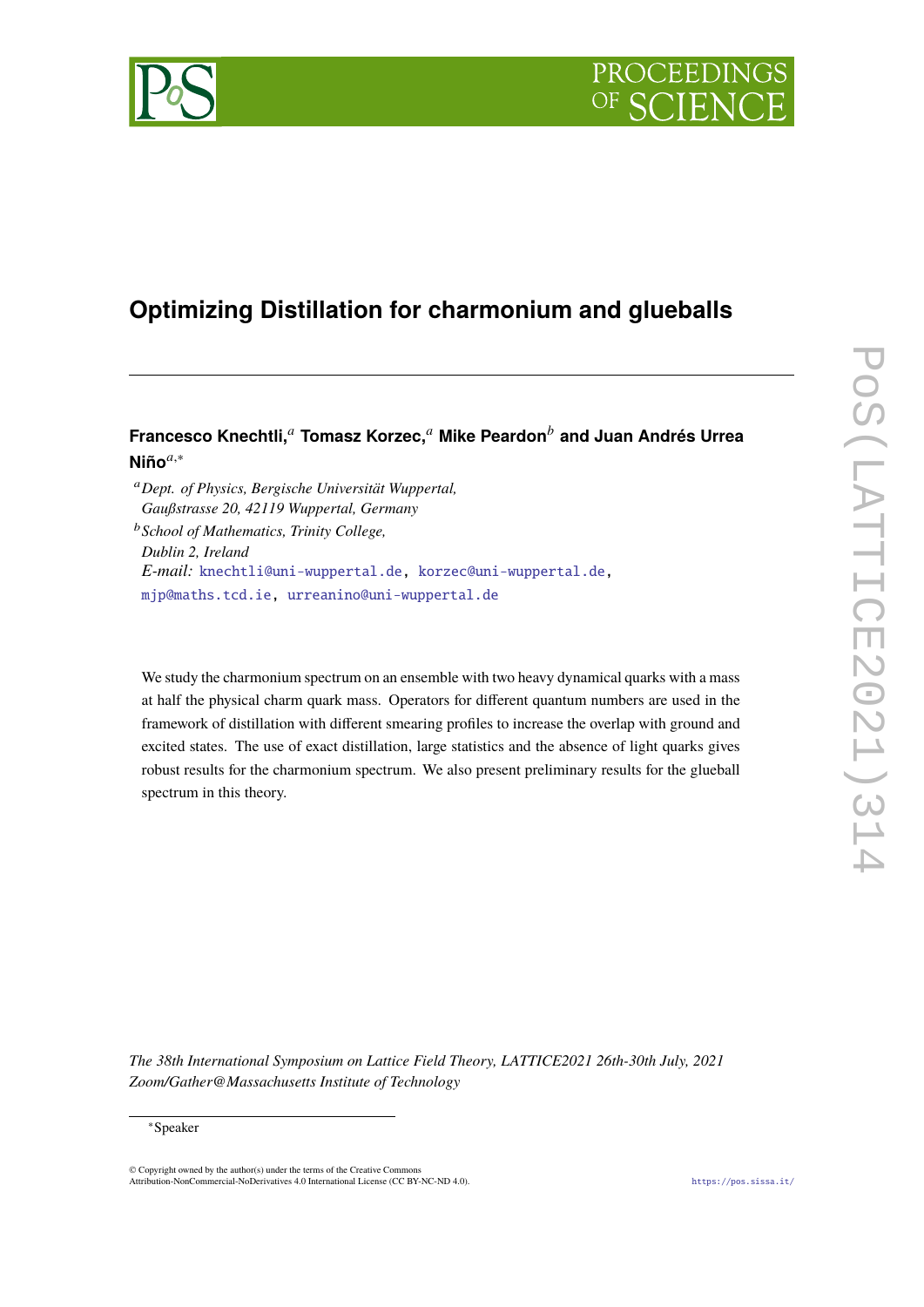# **1. Introduction**

The quark smearing technique known as distillation has been widely used since its introduction in [\[1\]](#page-8-0) to gain access to all-to-all smeared propagators known as *perambulators* which allow to calculate improved hadronic correlation functions. The smearing is defined as a projection onto a low-dimensional space spanned by the  $N_{\rm v}$  lowest eigenmodes of the 3D gauge covariant Laplacian operator in a lattice of spatial volume  $L^3$  and temporal extent  $N_t$ . These vectors are stored in a matrix V of size  $(4 \times 3L^3 \times N_t) \times (4 \times N_v \times N_t)$  whose columns are labeled  $v[t]_{i,\alpha}$  corresponding to the *i*-th eigenvector of time *t* located only in Dirac component  $\alpha$  and time component *t* and full of zeros everywhere else. The perambulators, which contain all the relevant information about quark propagation, are defined as

$$
\tau[t_1, t_2]_{\alpha\beta}^{ij} = v[t_1]_{i,\alpha}^{\dagger} D^{-1} v[t_2]_{j,\beta}
$$
 (1)

where *D* is the Dirac operator and the *elementals*, which contain all the information of the operator Γ that defines the symmetry channel, are defined as

$$
\Phi[t]_{\alpha,\beta}^{ij} = v[t]_{i,\alpha}^{\dagger} \Gamma v[t]_{j,\beta}.
$$
\n(2)

Given that the perambulators are independent of the  $\Gamma$  operator, a wide variety of such operators can be used without incurring into additional inversion costs. However, the cost of calculating the perambulators, given by  $4 \times N_{\nu} \times N_t$  inversions of the Dirac operator, can become too high when sufficiently large lattices and high number of eigenvectors are considered. Namely, the number of eigenvectors required to keep a fixed physical eigenvalue threshold scales with the physical volume of the lattice making the study of large lattices difficult. To deal with this problem the framework of stochastic distillation was introduced in [\[2\]](#page-8-1), where stochastic estimation together with dilution operators in distillation space allows to keep the number of inversions approximately fixed even as the lattice volume increases. Carefully chosen dilution schemes can be used to reduce the stochastic noise as much as possible yet the exact calculation of the perambulators is no longer performed. In this work we present an alternative improvement to the distillation method where all inversions are still performed yet the eigenvectors, specifically in the elementals, will be used in what can be considered the best way possible.

# **2. Exploiting the quark distillation profiles**

The distillation operator which acts on the quark fields at time  $t$  is defined, in the most general way, as

$$
S[t] = V[t]J[t]V[t]^{\dagger}, \qquad (3)
$$

where  $V[t]$  corresponds to the  $(4 \times 3L^3) \times (4 \times N_v)$  block of V whose columns are the components at time t of the vectors  $v[t]_{i,\alpha}$  and  $J[t]$  is a diagonal matrix acting on distillation space which is often taken as  $J[t] = 1$ . This matrix serves to weigh the contribution that each eigenmode will have in the smeared quark field and if taken as the identity then  $S[t]$  becomes an othogonal projector onto the span of the eigenmodes, defining standard distillation, but if not then  $S[t]$  serves as a modulated "low eigenmode" filter. In this case the elementals become

$$
\Phi[t] = J[t]^{\dagger} V[t]^{\dagger} \Gamma V[t] J[t] \tag{4}
$$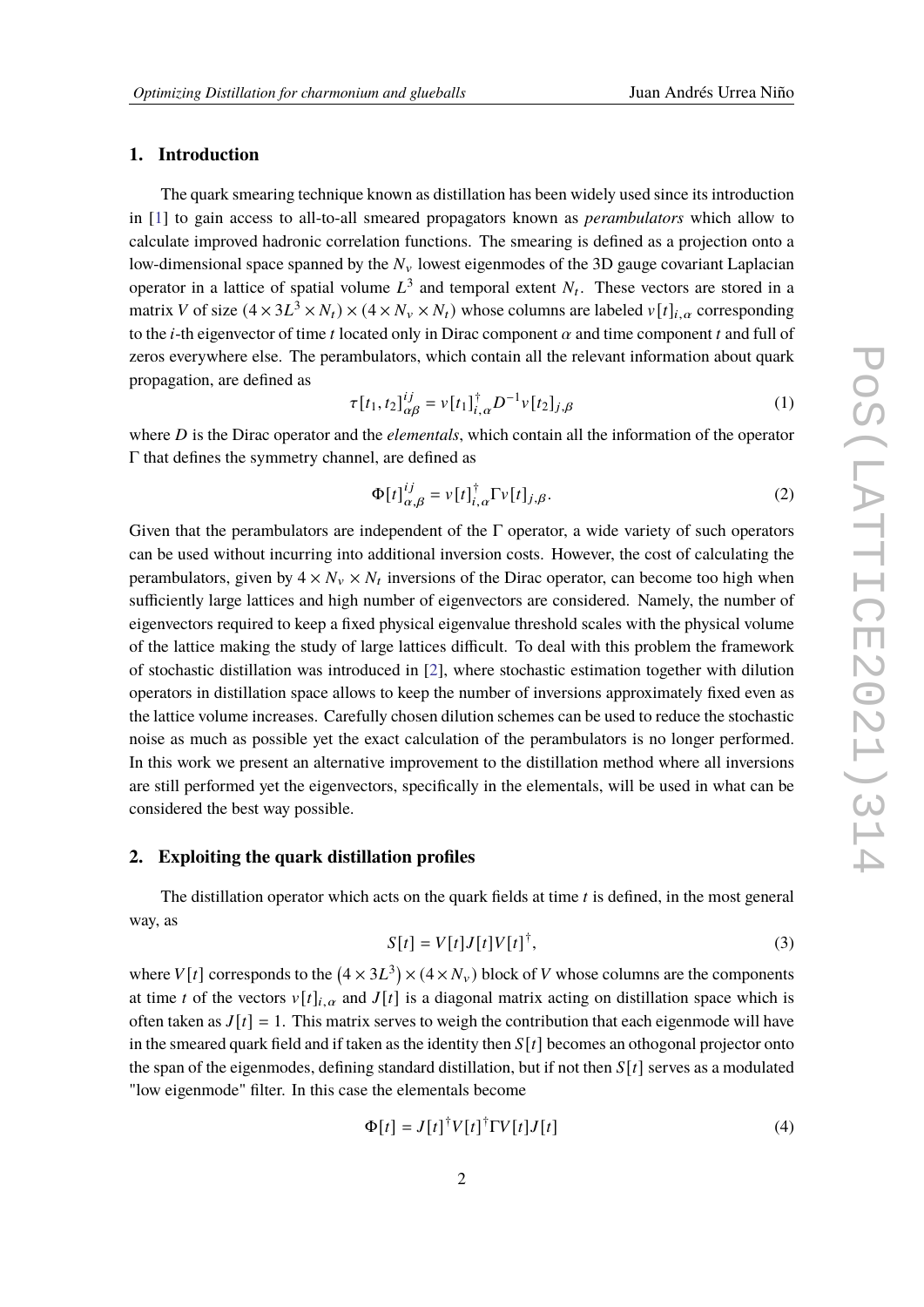and, when defining the entries of  $J[t]$  as  $J[t]_{ij} = g(\lambda_i[t]) \delta_{ij}$  with  $\lambda_i[t]$  the *i*-th eigenvalue of the Laplacian at time t and  $g(\lambda)$  the *quark distillation profile*, the entries of the elemental become

$$
\Phi[t]_{ii}^{\alpha\beta} = g(\lambda_i[t])^* g(\lambda_j[t]) v[t]_{i,\alpha}^\dagger \Gamma v[t]_{j,\beta} \tag{5}
$$

and  $f(\lambda_i[t], \lambda_i[t]) = g(\lambda_i[t])^* g(\lambda_i[t])$  can be thought of as a *meson distillation profile* that modulates the coupling of the eigenvectors via the  $\Gamma$  operator. One can now attempt to find an optimal meson distillaton profile for different operators which might not be as simple as a product of two quark distillation profiles. This optimization is done by first defining a set of  $N_B$  quark profiles  $g_a(\lambda)$ ,  $a = 0, ..., N_B - 1$ , which will serve to build different meson operators  $O_a(t)$  where  $g_a(\lambda)$  is acting accordingly on the quark and anti-quark that make up the meson. From these meson operators a correlation matrix  $C(t)$  can be built as

$$
C(t)_{ab} = \langle O_a(t)\overline{O}_b(0)\rangle, \qquad (6)
$$

where  $\langle \ldots \rangle$  denotes an average over gauge configurations. For the sake of numerical stability and keeping useful operators for the calculation this matrix can be pruned [\[3,](#page-8-2) [4\]](#page-8-3) by projecting it onto its  $N_S$  most significant singular vectors  $u_i$  at a given  $t_S$ , resulting in

$$
\tilde{C}(t)_{ij} = u_i^{\dagger} C(t) u_j, \ t \ge t_S. \tag{7}
$$

At this point a generalized eigenvalue problem can be formulated with  $\tilde{C}(t)$  as

$$
\tilde{C}(t)w_k(t,t_0) = \rho_k(t,t_0)\tilde{C}(t_0)w_k(t,t_0)
$$
\n(8)

where from the eigenvalues  $\rho_k(t, t_0)$  one can extract the effective mass of the k-th energy state and from the eigenvectors  $w_k(t, t_0)$  one can get the coefficients that define the linear combination of the basis operators of  $\tilde{C}(t)$  that yields a meson operator that overlaps the most with the k-th energy state [\[5](#page-8-4)[–7\]](#page-8-5). These basis operators are defined by the meson distillation profiles obtained after pruning the original  $C(t)$  and therefore will be a linear combination of the original meson profiles built from simple products of the quark distillation profiles. These pruned profiles can be written explicitly as

$$
f_k^{(p)}(\lambda_i, \lambda_j) = \sum_{a=0}^{N_B - 1} u_k^{(a)} g_a(\lambda_i)^* g_a(\lambda_j)
$$
 (9)

where  $u_k^{(a)}$  $\binom{a}{k}$  denotes the *a*-th entry of the singular vector  $u_k$  and the  $(p)$  simply labels the profile as being a pruned one. The profiles corresponding to the optimal operator for energy state  $e =$  $0, ..., N<sub>S</sub> - 1$  can be built from these pruned profiles as

$$
\tilde{f}_e(\lambda_i, \lambda_j) = \sum_{k=0}^{N_S - 1} w_e^{(k)} f_k^{(p)}(\lambda_i, \lambda_j)
$$
\n(10)

and inserted into what can be considered an optimal meson elemental for energy state  $e$  as

$$
\Phi_e[t]_{ij}^{\alpha\beta} = \tilde{f}_e(\lambda_i, \lambda_j) v[t]_{i,\alpha}^\dagger \Gamma v[t]_{j,\beta}.
$$
\n(11)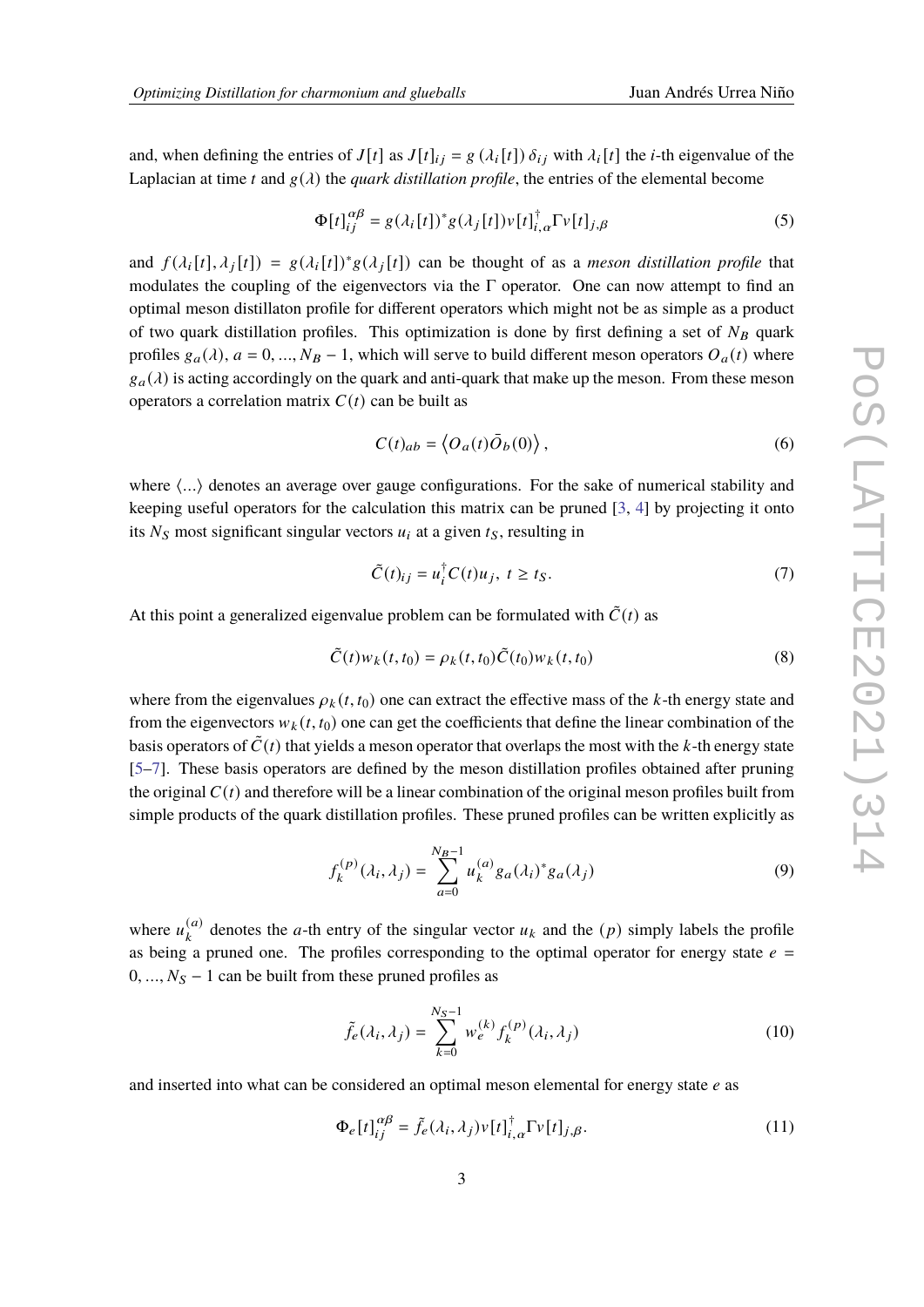#### **3. Charmonium spectrum results**

The construction of an optimal meson distillation profile is tested in an ensemble with two degenerate heavy dynamical quarks with mass equal to half the mass of the physical charm quark. The lattice size is  $48 \times 24^3$  with a lattice spacing  $a \approx 0.066$  fm and  $\frac{t_0}{a^2} \approx 1.849$ , where  $t_0$  is the flow scale [\[8\]](#page-8-6). A total of  $N_v = 200$  eigenvectors of the 3D gauge covariant Laplacian operator are used per time slice. The quark distillation profiles used are given by  $N_B = 7$  gaussians of the form

$$
g_k(\lambda) = e^{-\frac{\lambda^2}{2\sigma_k^2}},
$$
\n(12)

where  $k = 0, ..., N_B - 1$  and the different widths  $\sigma_k$  are given by

$$
\sigma t_0 = [0.092, 0.165, 0.238, 0.311, 0.384, 0.457, 0.529]. \tag{13}
$$

<span id="page-3-0"></span>These choices for the widths can be graphically justified by looking at Fig. [1,](#page-3-0) where it can be seen that the chosen widths allow for a wide range of decays over the 200 eigenvalues considered in this study. Other choices of  $g_k(\lambda)$  were tested, such as  $g_k(\lambda) = \lambda^k$ , yet the gaussian basis yielded the most numerically stable results.



**Figure 1:** Quark distillation profiles used in this study.

Once the quark distillation profiles are chosen the optimal meson profiles for a given Γ operator can be found. For the case of  $\Gamma = \gamma_5$  Fig. [2](#page-4-0) shows the pruned meson profiles for  $N_s = 4$  and Fig. [3](#page-4-0) shows the resulting optimal profiles for the lowest three states when the GEVP is set with  $t_0 = t_s = 3$ . Since  $\gamma_5$  is a local operator the elemental is diagonal in distillation space and only  $\tilde{f}_e(\lambda_i,\lambda_i)$  matters, which can be plotted solely as a function of  $\lambda_i$ . First, it is clear that the optimal meson profiles are not a constant, contrary to what is enforced in standard distillation, and they are different for different energy states, which is also not present in standard distillation. Second, especially for the ground state, low eigenmodes have larger contributions than the high ones, indicating that a suppression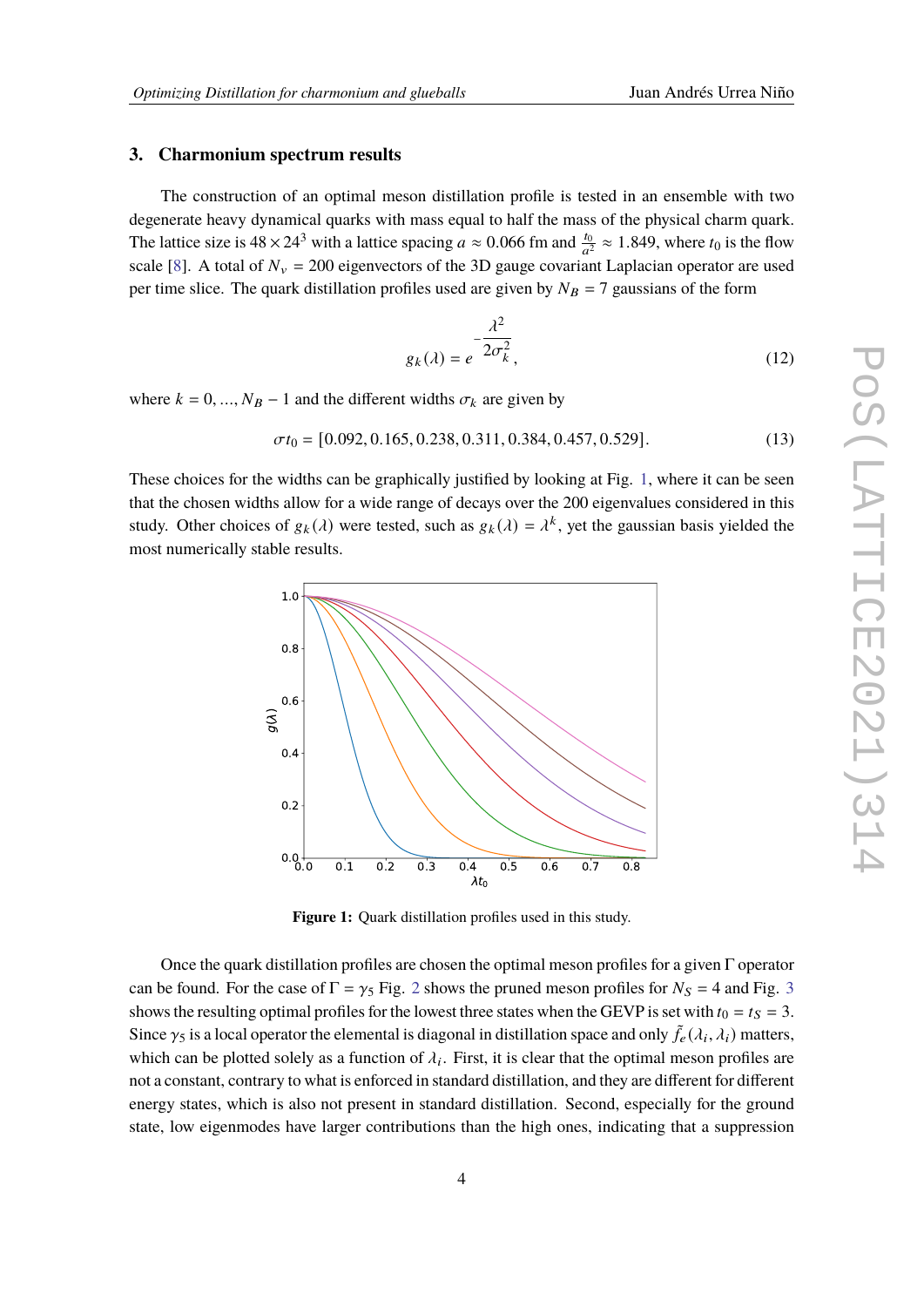of high eigenmodes beyond the projection that standard distillation performs is convenient. Fig. [4](#page-5-0) shows a comparison of the ground state effective mass for  $\Gamma = \gamma_5$ ,  $\gamma_i$  using standard distillation and with the optimal meson distillation profile, displaying the suppressed excited state contamination via an earlier mass plateau and the success of this improvement.

<span id="page-4-0"></span>

**Figure 2:** Meson distillation profiles that make up the basis for the pruned correlation matrix  $\tilde{C}(t)$  using  $\Gamma = \gamma_5$ .



**Figure 3:** Optimal meson distillation profiles for the three lowest states using  $\Gamma = \gamma_5$ .

Fig. [5](#page-5-1) displays the effective masses, extracted from the corresponding plateaus, for the two lowest states of different irreps and quantum numbers of interest. All of these results, except for the case of  $T_2$ , were obtained with local operators and using a total of 4080 gauge configurations. The  $T_2$  operator corresponds to  $|\epsilon_{ijk}| \gamma_i \nabla_k$ , with  $\nabla_k$  being the symmetric covariant lattice derivative in spatial direction  $k$  [\[9\]](#page-8-7), and is analyzed over a subset of 1500 gauge configurations. The use of the optimal meson distillation profiles allows to obtain clear results in all of the analyzed channels.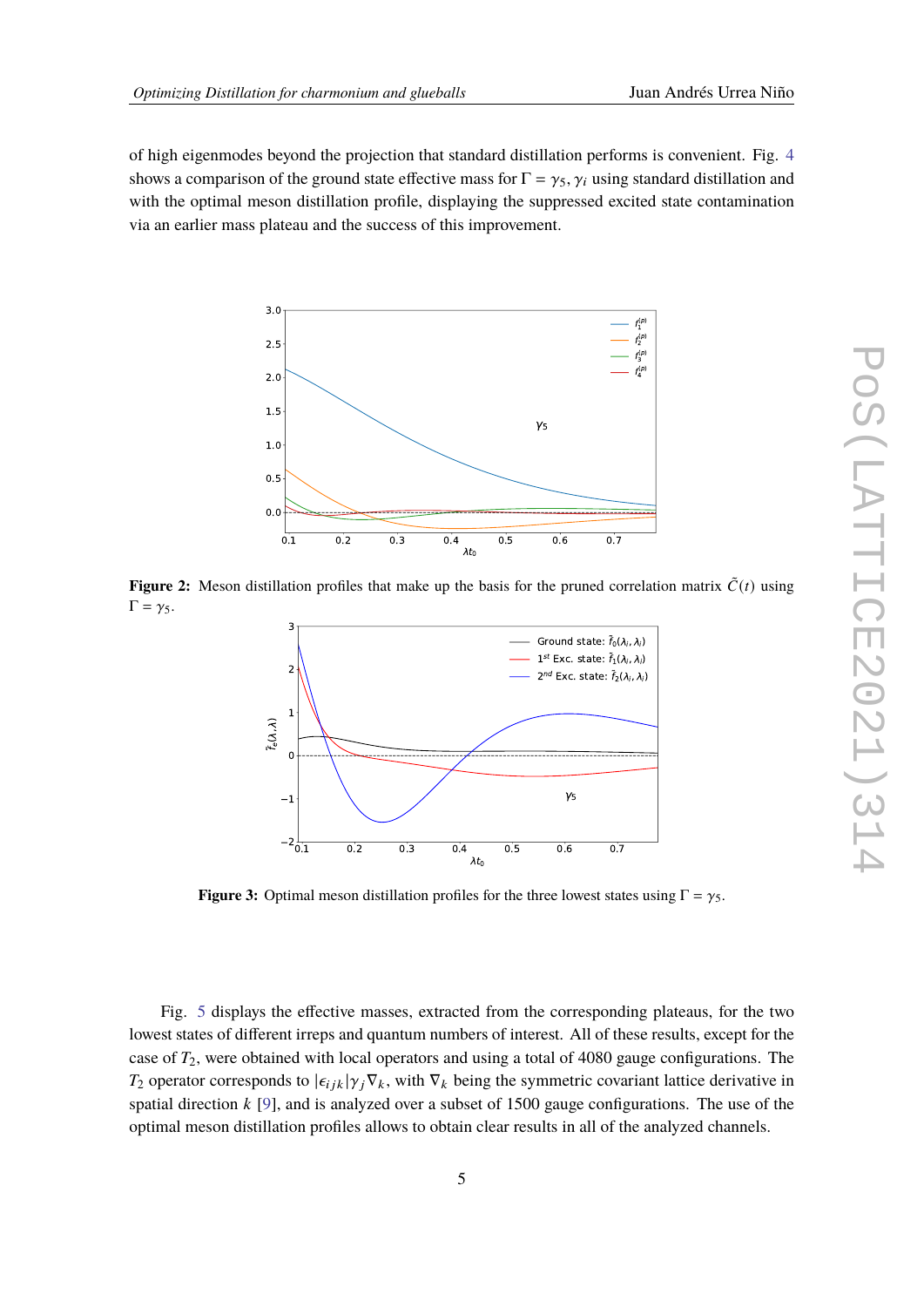<span id="page-5-0"></span>

<span id="page-5-1"></span>**Figure 4:** Ground state effective masses of  $\Gamma = \gamma_5, \gamma_i$  using standard distillation and the optimal meson distillation profile.



**Figure 5:** Lowest two states for different irreps of interest.

A quantity of special interest is the mass difference between the iso-scalar and iso-vector channels for the pseudoscalar case. In this study this quantity is extracted in the following manner. First, the optimal meson distillation profile for the iso-vector is calculated via the pruning and GEVP previously described. Second, this same profile is used for the calculation of the iso-scalar correlation. Finally, the corresponding effective masses are extracted and, after determining an early time plateau for the iso-scalar case, the mass difference is calculated. The optimal meson distillation profile for the iso-scalar is not calculated because that correlation data are considerably noisier than the iso-vector case, which has a significant negative impact on the GEVP and the results it yields. There is no reason to assume this optimal meson distillation profile should be identical to the iso-vector one yet one may suspect that it is closer to the the iso-vector one than to the constant that standard distillation assumes. Fig. [6](#page-6-0) shows the ground state effective masses for both iso-scalar and iso-vector with  $\Gamma = \gamma_5$  using both standard distillation and the optimal meson profiles. A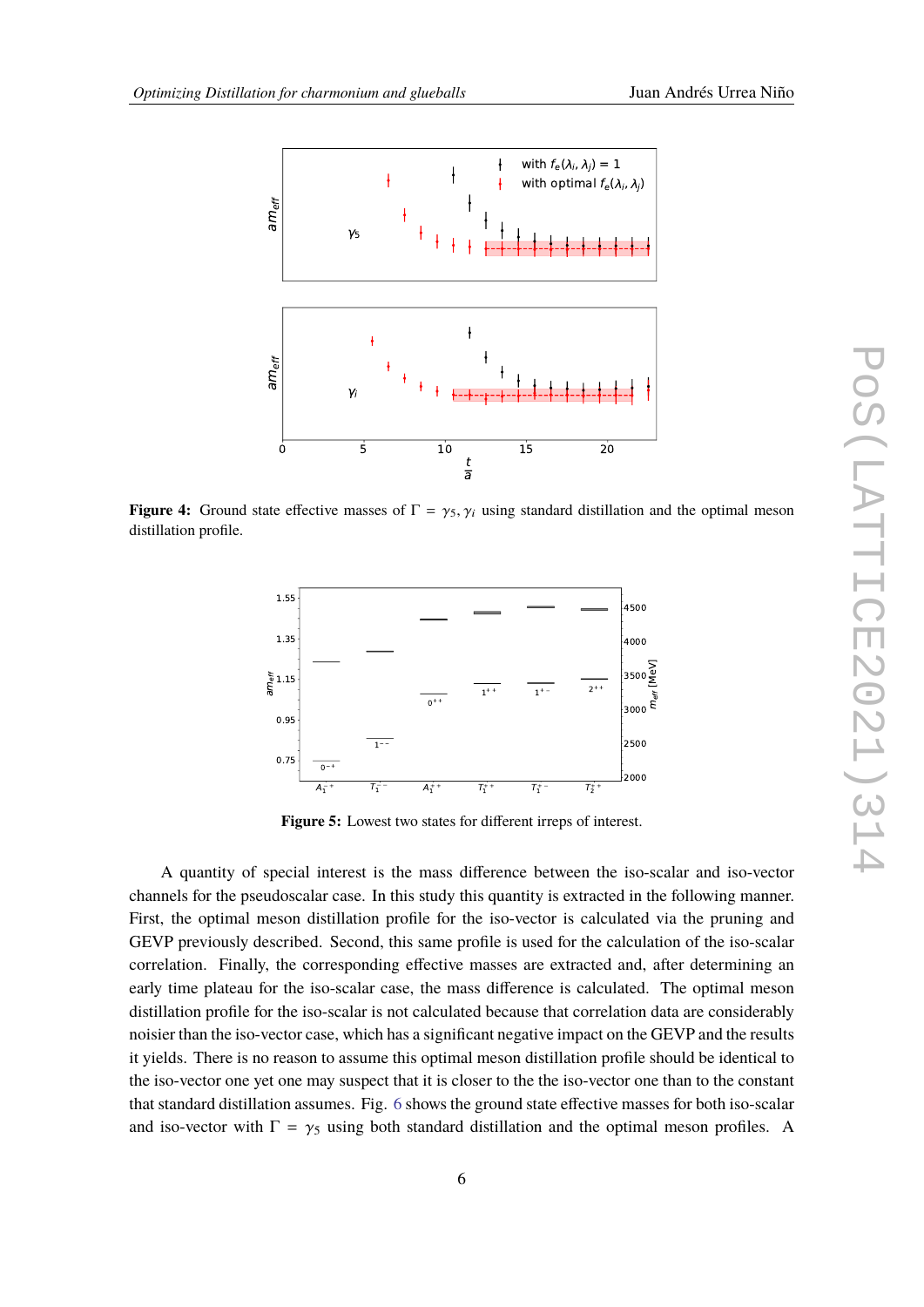reduction of excited state contamination in both cases is seen again, confirming the suspicion that using the profile of the iso-vector for the iso-scalar is better than using a constant. The iso-scalar effective masses are considerably noisier than their iso-vector counterparts so a preliminary plateau is taken at early times keeping in mind that excited state contamination is still present. The value of the mass difference in this work is found to be  $99 \pm 15$  MeV, which is non-negligible, and the use of larger statistics could lead to a more precise determination. An indirect measurement of this same quantity, although in a  $N_f = 2 + 1 + 1$  QCD + QED setup with different quark masses (physical charm), yielded a value of  $7.3 \pm 1.2$  MeV [\[10\]](#page-9-0). The difference in quark masses can account for the difference between this mass splitting and the one presented in this work.

<span id="page-6-0"></span>

**Figure 6:** Ground state mass for iso-scalar and iso-vector channels for  $\Gamma = \gamma_5$  using standard distillation (blue and black points) and optimal meson distillation profiles (green and red points). The optimal profile in both iso-scalar and iso-vector cases corresponds to the one obtained from a GEVP using only the iso-vector data.

### **4. Glueball results**

To complement the charmonia study done in this ensemble a preliminary study of the scalar glueball was performed. The glueball operators used in this work are built from Wilson loops whose shapes are chosen as to transform according to the irrep of interest and with the desired parity and charge conjugation symmetries, in this case  $A_1^{++}$  $1^+$ . The shapes used are those given in [\[11\]](#page-9-1) for length 8. To build a basis of operators for a GEVP formulation, single and double windings of these loops [\[12\]](#page-9-2), together with those of the same shape but double length, were used and both HYP [\[13\]](#page-9-3) and improved APE [\[14\]](#page-9-4) smearing schemes were tried. Using low statistics the optimal smearing parameters were determined and the most significant operators from the pruning were chosen as the variational basis. Fig. [7](#page-7-0) displays the resulting effective mass for the ground state of the scalar glueball in this work calculated using 10200 gauge configurations. A preliminary plateau can be seen yet there is still the presence of excited state contamination at very early times. To investigate the relation to the presence of the dynamical quarks the same measurements were performed in 7100 gauge configurations of a quenched ensemble with the same dimensions and almost equal  $\frac{t_0}{a^2}$ . This result can be seen in Fig. [8,](#page-7-1) where there is a preliminary plateau with much less excited state contamination.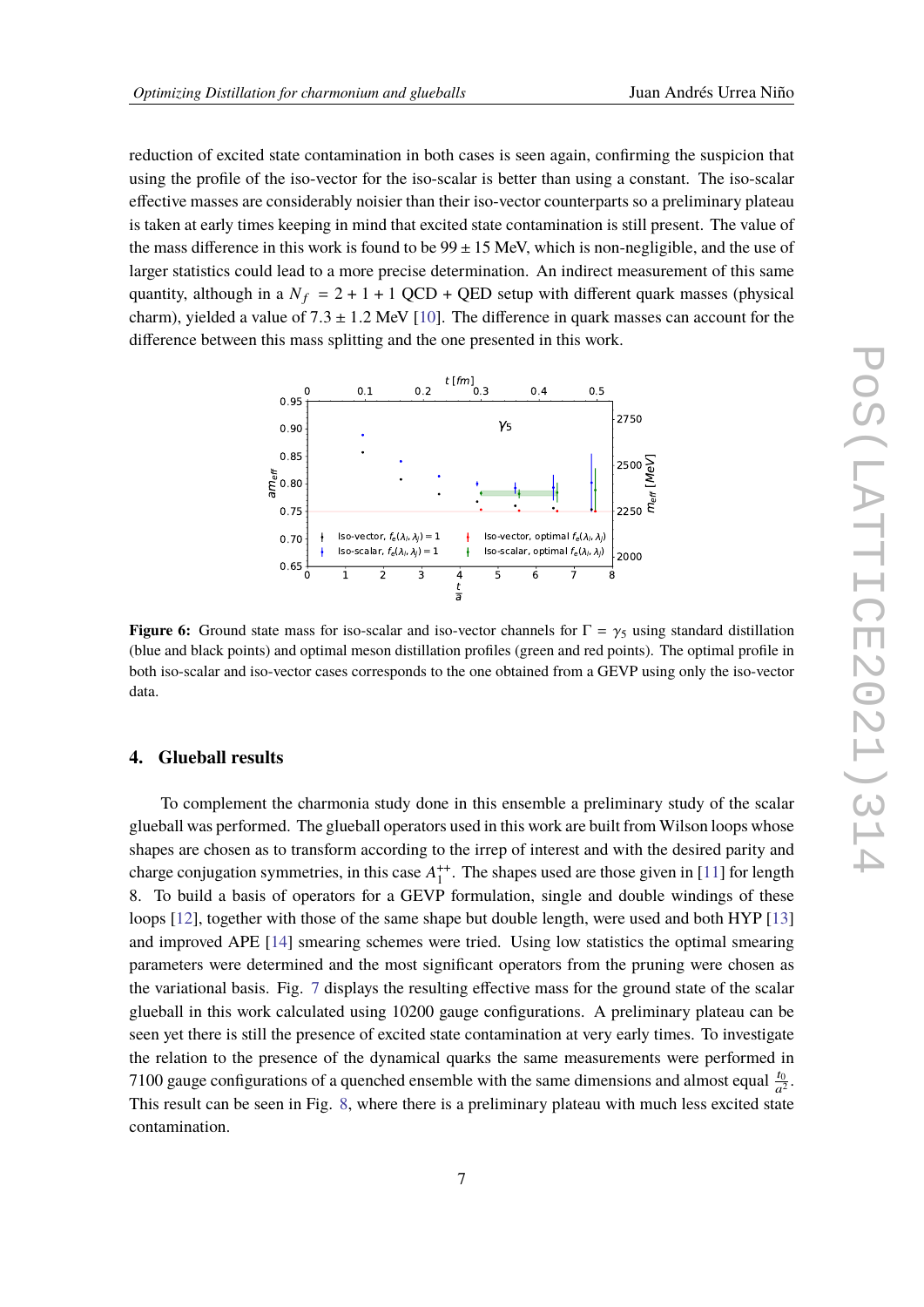<span id="page-7-0"></span>

<span id="page-7-1"></span>**Figure 7:** Ground state effective mass of the scalar glueball made up of Wilson loops in the setup with 2 dynamical charm quarks.



**Figure 8:** Ground state effective mass of the scalar glueball made up of Wilson loops in the quenched setup.

# **5. Conclusions**

In this work an improvement to the distillation method was proposed via exploiting quark and meson distillation profiles. This improvement was tested by computing the spectrum of  $N_f = 2$ QCD with mass at half the physical charm quark mass with both standard and improved distillation, displaying the clear advantages of the latter. Additionally the mass difference between the iso-scalar and iso-vector pseudoscalar operators was directly measured yielding a non-negligible result. To complement this study, the ground state mass of the scalar glueball was also measured in this setup resulting in a visible, albeit slightly contaminated by excited state contributions, signal.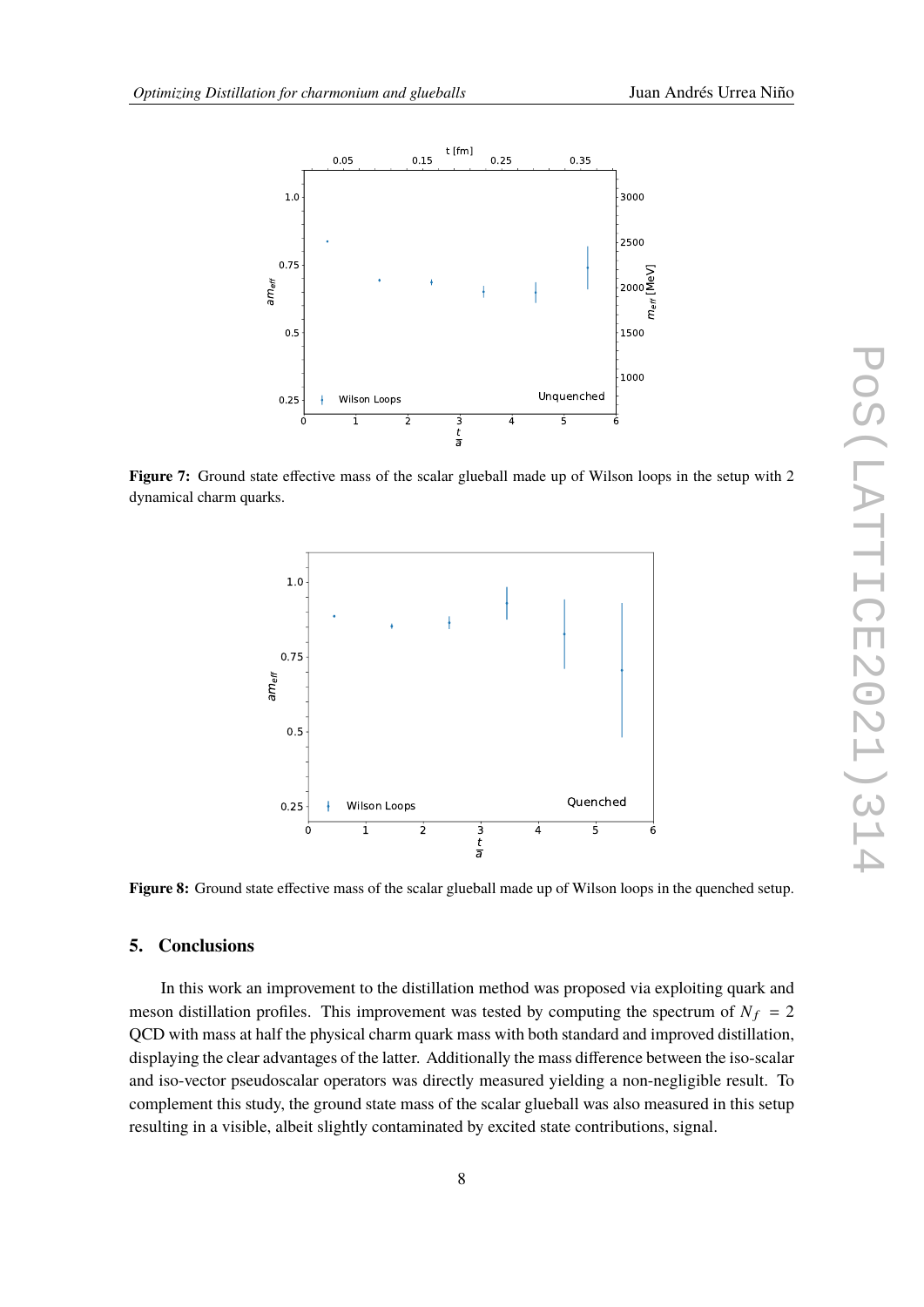**Acknowledgement.** The authors gratefully acknowledge the Gauss Centre for Supercomputing e.V. (www.gauss-centre.eu) for funding this project by providing computing time on the GCS Supercomputer SuperMUC-NG at Leibniz Supercomputing Centre (www.lrz.de).

### **References**

- <span id="page-8-0"></span>[1] Michael Peardon, John Bulava, Justin Foley, Colin Morningstar, Jozef Dudek, Robert G. Edwards, Bálint Joó, Huey-Wen Lin, David G. Richards, and Keisuke Jimmy Juge. Novel quark-field creation operator construction for hadronic physics in lattice QCD. *Physical Review D*, 80(5), September 2009. doi: 10.1103/physrevd.80.054506. URL [https://doi.org/10.](https://doi.org/10.1103/physrevd.80.054506) [1103/physrevd.80.054506](https://doi.org/10.1103/physrevd.80.054506).
- <span id="page-8-1"></span>[2] C. Morningstar, J. Bulava, J. Foley, K. J. Juge, D. Lenkner, M. Peardon, and C. H. Wong. Improved stochastic estimation of quark propagation with laplacian heaviside smearing in lattice QCD. *Physical Review D*, 83(11), June 2011. doi: 10.1103/physrevd.83.114505. URL <https://doi.org/10.1103/physrevd.83.114505>.
- <span id="page-8-2"></span>[3] János Balog, Max Niedermaier, Ferenc Niedermayer, Adrian Patrascioiu, Erhard Seiler, and Peter Weisz. Comparison of the  $o(3)$  bootstrap  $\sigma$  model with lattice regularization at low energies. *Physical Review D*, 60(9), October 1999. doi: 10.1103/physrevd.60.094508. URL <https://doi.org/10.1103/physrevd.60.094508>.
- <span id="page-8-3"></span>[4] Ferenc Niedermayer, Philipp Rüfenacht, and Urs Wenger. Fixed point gauge actions with fat links: scaling and glueballs. *Nuclear Physics B*, 597(1-3):413–450, March 2001. doi: 10.1016/ s0550-3213(00)00731-8. URL [https://doi.org/10.1016/s0550-3213\(00\)00731-8](https://doi.org/10.1016/s0550-3213(00)00731-8).
- <span id="page-8-4"></span>[5] C. Michael and I. Teasdale. Extracting glueball masses from lattice QCD. *Nuclear Physics B*, 215(3):433–446, February 1983. doi: 10.1016/0550-3213(83)90674-0. URL [https:](https://doi.org/10.1016/0550-3213(83)90674-0) [//doi.org/10.1016/0550-3213\(83\)90674-0](https://doi.org/10.1016/0550-3213(83)90674-0).
- [6] Martin Lüscher and Ulli Wolff. How to calculate the elastic scattering matrix in twodimensional quantum field theories by numerical simulation. *Nuclear Physics B*, 339(1): 222–252, July 1990. doi: 10.1016/0550-3213(90)90540-t. URL [https://doi.org/10.](https://doi.org/10.1016/0550-3213(90)90540-t) [1016/0550-3213\(90\)90540-t](https://doi.org/10.1016/0550-3213(90)90540-t).
- <span id="page-8-5"></span>[7] Benoit Blossier, Michele Della Morte, Georg von Hippel, Tereza Mendes, and Rainer Sommer. On the generalized eigenvalue method for energies and matrix elements in lattice field theory. *Journal of High Energy Physics*, 2009(04):094–094, April 2009. doi: 10.1088/1126-6708/ 2009/04/094. URL <https://doi.org/10.1088/1126-6708/2009/04/094>.
- <span id="page-8-6"></span>[8] Martin Lüscher. Properties and uses of the wilson flow in lattice QCD. 2010(8), August 2010. doi: 10.1007/jhep08(2010)071. URL [https://doi.org/10.1007/jhep08\(2010\)071](https://doi.org/10.1007/jhep08(2010)071).
- <span id="page-8-7"></span>[9] Jozef J. Dudek, Robert G. Edwards, Nilmani Mathur, and David G. Richards. Charmonium excited state spectrum in lattice QCD. *Physical Review D*, 77(3), February 2008. doi: 10.1103/physrevd.77.034501. URL <https://doi.org/10.1103/physrevd.77.034501>.